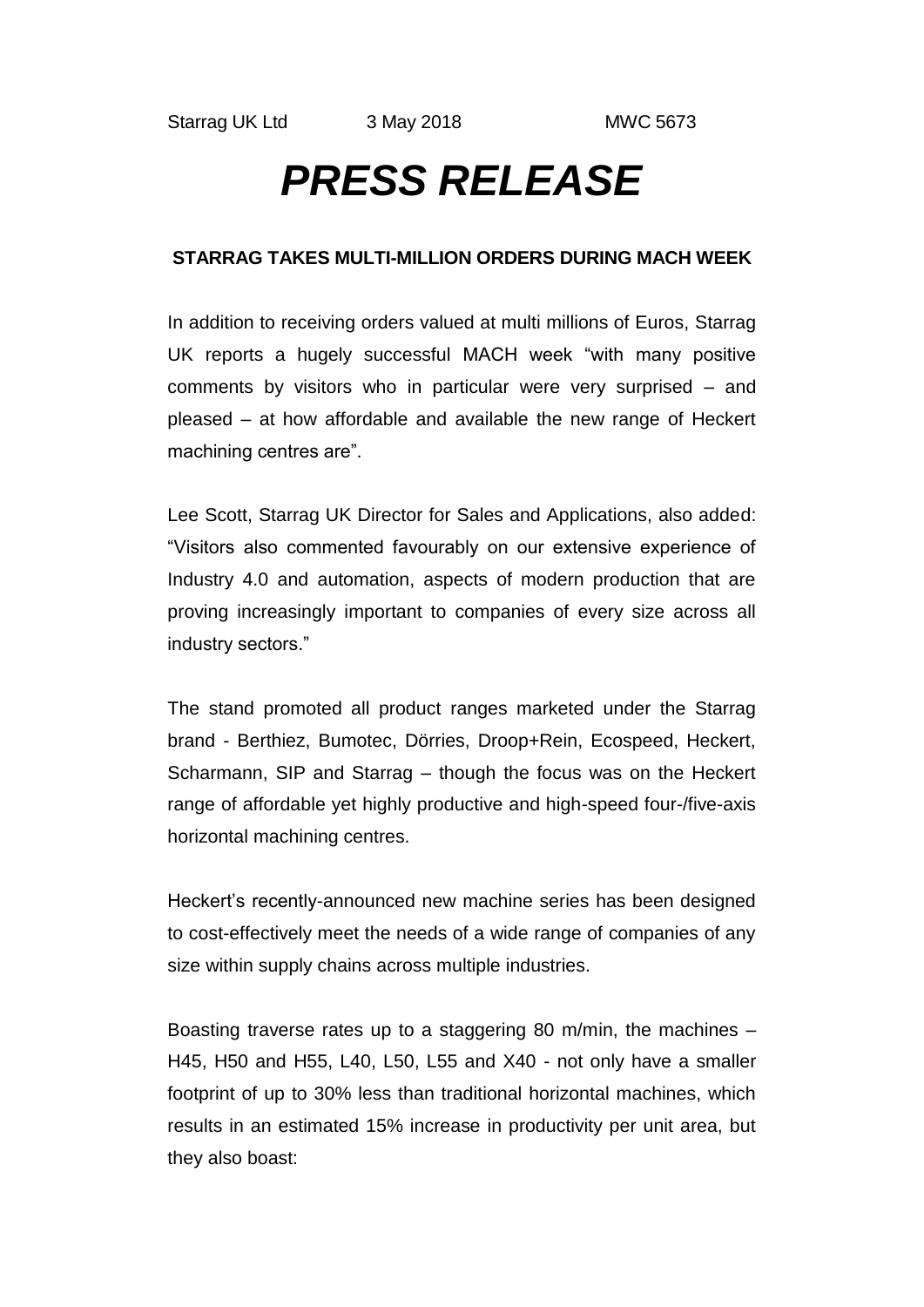- Acceleration rates of 1.2 g,
- Tool change (chip-to-chip) times down to 2.2 secs, and
- Pallet change times down to 8.5 secs.



The Heckert X40 has X, Y and Z axes travels of 700 mm by 750 mm by 750 mm and can accommodate workpiece heights of 500 mm and loads of 400 kgs

-ends-

With compliments:

Colin Hoskins Wildish Communications Limited 36 New Road Chatham Kent ME4 4QR

> Tel: 01634 832221 Fax: 01634 832224

Issued on behalf of:

Starrag UK Ltd, 43-45 Phoenix Park, Avenue Close, Nechells, Birmingham B7 4NU